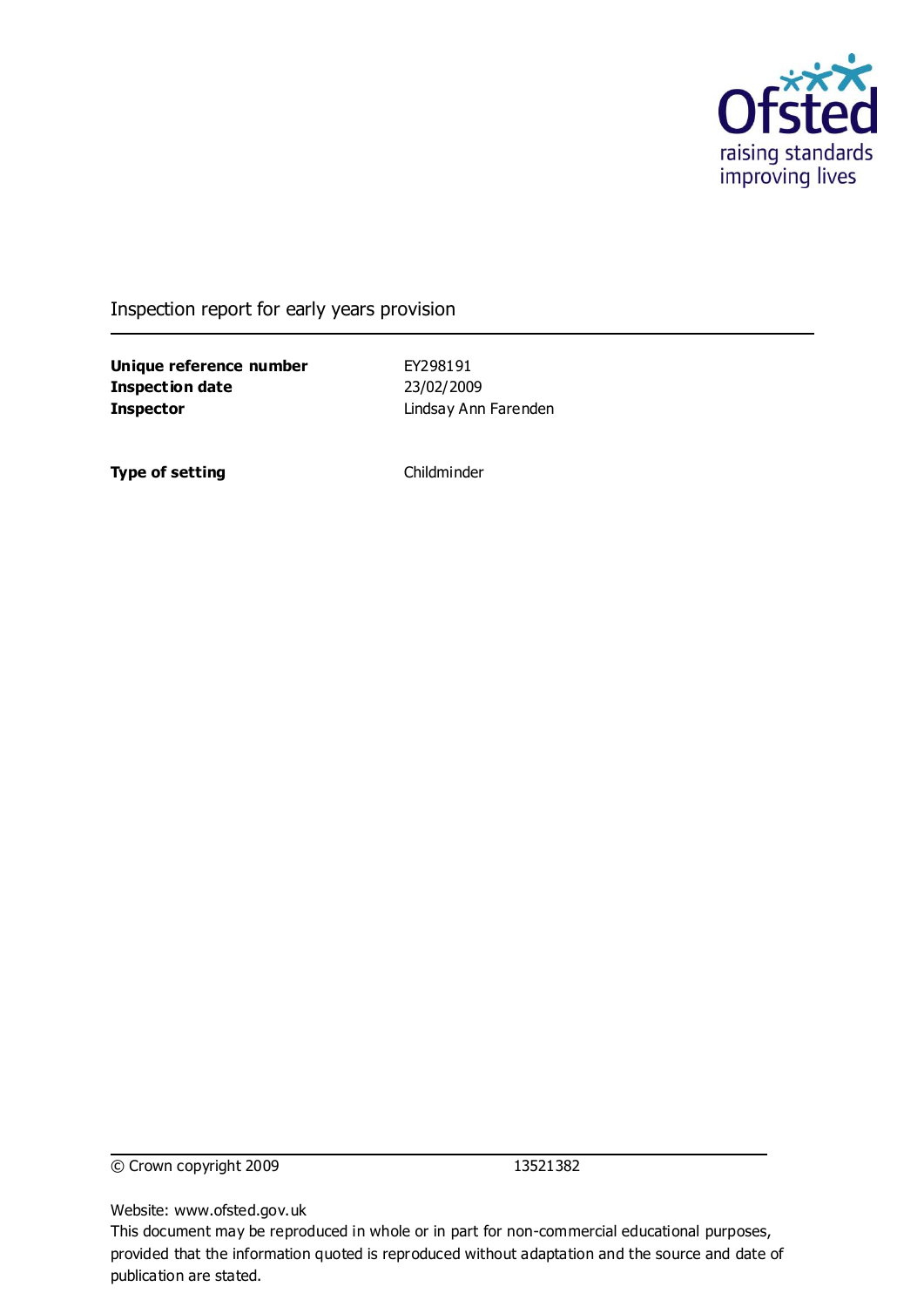# **Introduction**

This inspection was carried out by Ofsted under Sections 49 and 50 of the Childcare Act 2006 on the quality and standards of the registered early years provision. 'Early years provision' refers to provision regulated by Ofsted for children from birth to 31 August following their fifth birthday (the early years age group). The registered person must ensure that this provision complies with the statutory framework for children's learning, development and welfare, known as the *Early* Years Foundation Stage.

The report includes information on any complaints about the childcare provision which Ofsted has received since the last inspection or registration whichever is the later, which require Ofsted or the provider to take action in Annex C.

The provider must provide a copy of this report to all parents with children at the setting where reasonably practicable. The provider must provide a copy of the report to any other person who asks for one, but may charge a fee for this service (The Childcare (Inspection) Regulations 2008 regulations 9 and 10).

The setting also makes provision for children older than the early years age group which is registered on the voluntary and/or compulsory part(s) of the Childcare Register. This report does not include an evaluation of that provision, but a comment about compliance with the requirements of the Childcare Register is included in Annex B.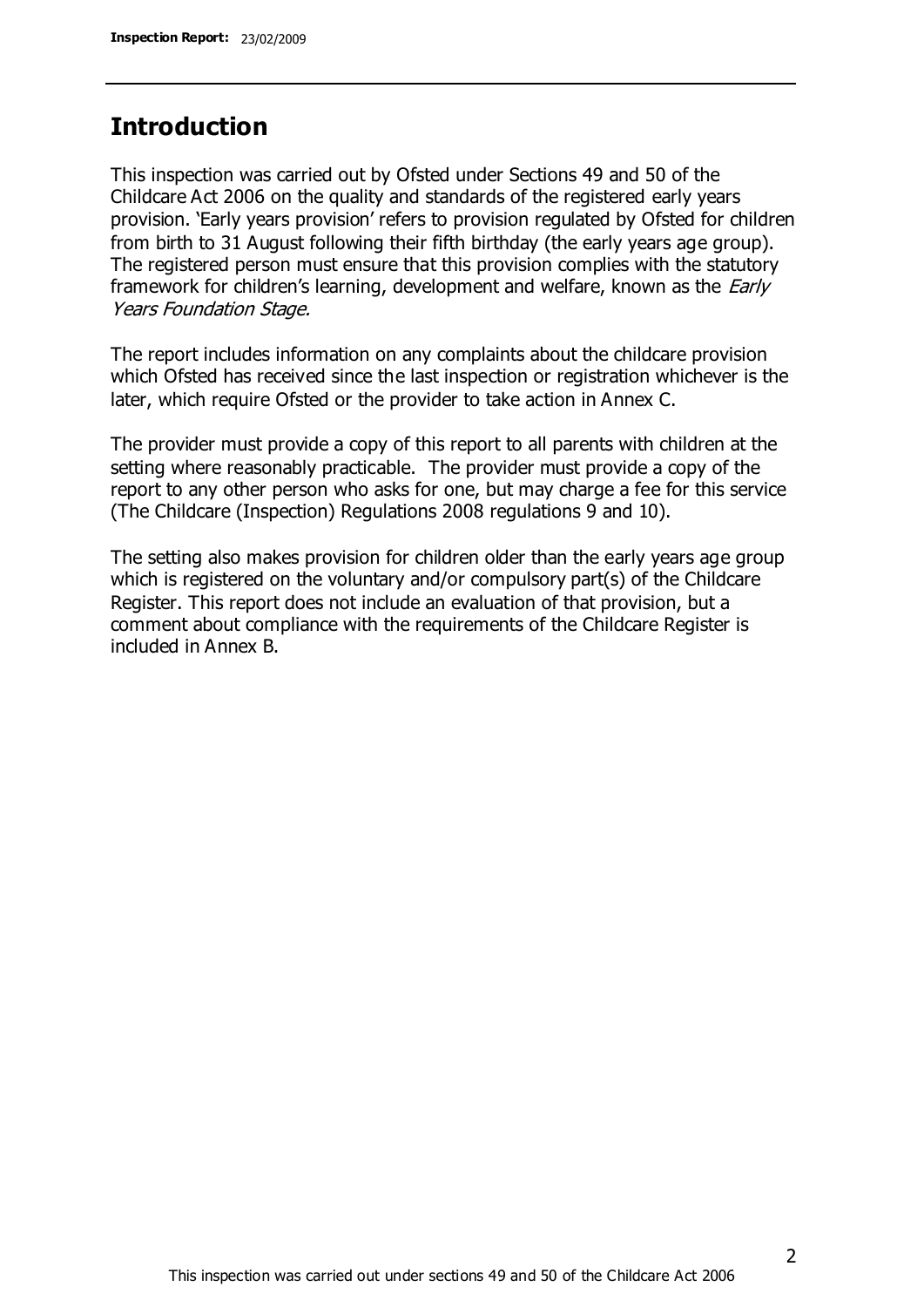# **Description of the childminding**

The childminder has been registered since February 2005. She lives with her husband and two children in a sixth floor flat in a low rise block on a residential road close to King George's Park in southwest London. The local authority is Wandsworth. There is access to the fifth floor by lift and to the sixth floor via stairs. The whole of the childminder's home is used for childminding except for one room. The childminder is registered to provide care for three children under eight years and there is currently two children in the early years age group on roll. The childminder is registered on the following registers: the Early Years Register and the compulsory and voluntary parts of the Childcare Register.

The childminder attends the local toddler group and takes children to parks.

# **Overall effectiveness of the early years provision**

The overall effectiveness is good. The childminder is very caring towards the children and adapts her routine to ensure their individual requirements are acted upon throughout the day. She is keen to attend training to further develop her knowledge of the Early Years Foundation Stage and her childminding practice. The childminder is committed to providing a fully inclusive provision for all children and the close working partnership with parents ensures they are kept well informed about their child's care and learning.

# **What steps need to be taken to improve provision further?**

To further improve the early years provision the registered person should:

- continue to develop knowledge of observation, assessment and planning processes
- ensure any hazards to children are made completely inaccessible to them when they access the kitchen

# **The leadership and management of the early years provision**

The childminder organises her day very well, so children are provided with plenty of activities both in and outside of the home. This ensures they make good progress in all areas of their learning and development. The lounge is set up in child-centred manner with their paintings displayed which helps them to feel their work is valued. The childminder is familiar with the requirements of the Early Years Foundation Stage. She has completed the self-evaluation document to reflect on her childminding practice and to identify improvements and training needs, in particular in relation to observation, assessment and planning.

The children's safety and welfare are promoted because she has all the required documents in place and there are clear written policies to support her daily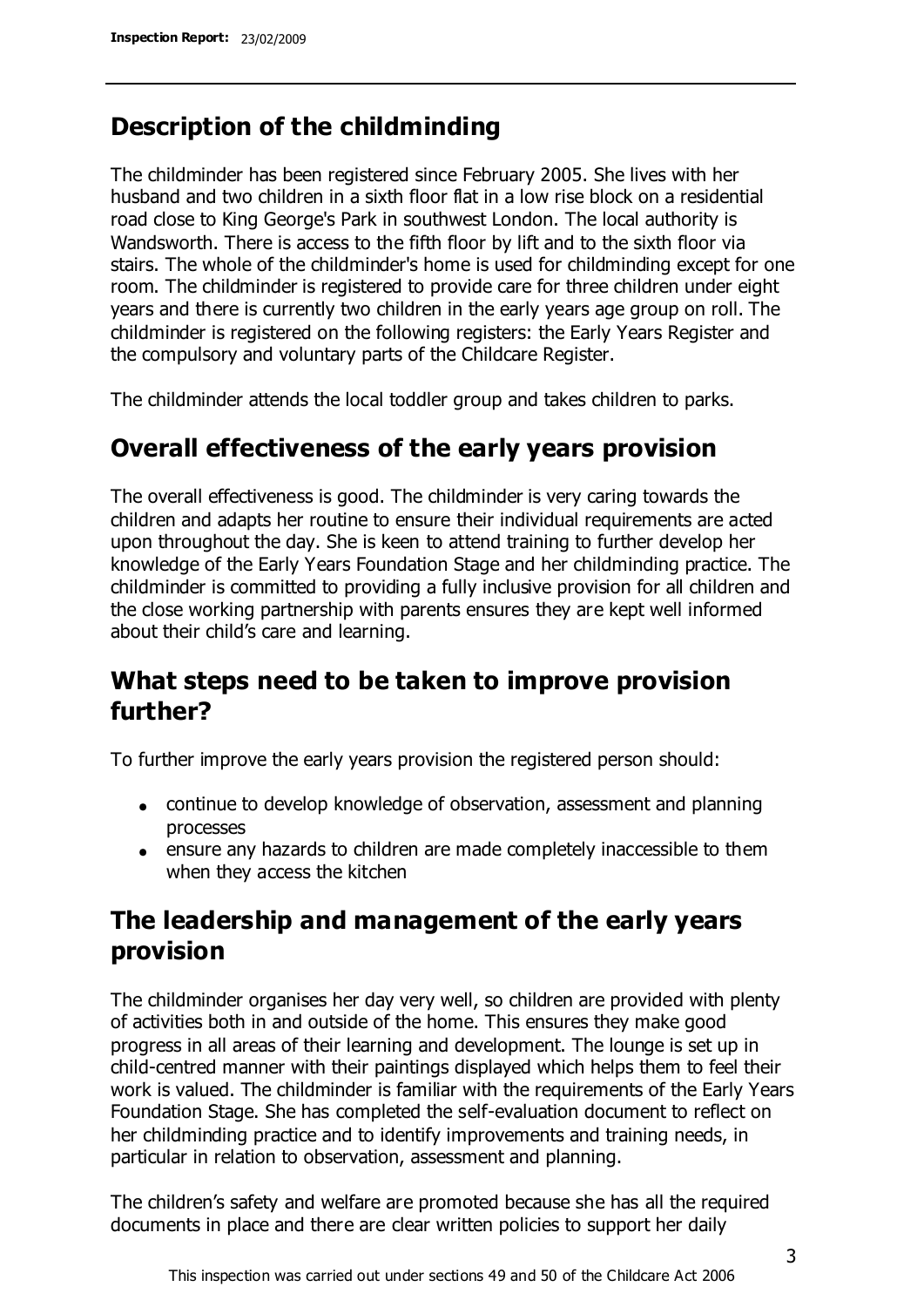childminding practice. Children enjoy their play in a secure environment in which written risk assessments have been carried out in the home and for each individual outing. However, knives and cleaning materials stored in the kitchen are not completely inaccessible to older children. The smoke alarm is regularly tested and fire drills are practised with the children to ensure they are evacuated from the premises as quickly as possible. Children learn to keep themselves safe as the childminder teaches children to hold onto the rail when using the stairs, about stranger danger and crossing roads in safe manner. The childminder has attended a course on safeguarding children and a sound knowledge of the signs of abuse and what to do if she has concerns about a child's welfare.

The childminder works closely with the parents. In liaison with them she has made a family photo album for each child, which they enjoy looking at and talking about people that are important to them, whilst in her care. Parents complete a form about their child's interests and routines which the childminder uses to ensure their needs are fully met. The childminder keeps parents well informed of their child's time with her through daily discussions. They are made aware that they are welcome to view the written assessments the childminder keeps on their child's progress. Parents' questionnaires show they are very happy with the childminding service provided. All required parental consents are obtained and parents are given a copy of the childminder's policies.

The childminder has a positive attitude to caring for children with learning difficulties and/or disabilities. She would adapt activities so all children are fully included and work with other agencies to support them in making progress to reach their full potential.

# **The quality and standards of the early years provision**

Children are warmly welcomed by the childminder when they arrive. Babies receive lots of cuddles when separating from their parents, allowing them to settle quickly and feel secure in her care. Babies have access to a good range of manufactured toys and natural materials in treasure baskets to inspire their exploration of colours, sounds and textures. She gives them constant attention and understands the importance of using facial expressions as she talks to them to help support their communication and language skills. The childminder sits on the floor and plays with babies and they smile with glee as she praises them for pressing toys which make sounds.

Children access a good range of play resources which are attractively displayed in boxes and on the floor for them to access easily and make independent choices. Low level drawers in the lounge containing a wealth of creative materials enable children to make their own unique pictures and creations. A lovely range of well presented writing materials is always available at the kitchen table to help develop their mark making skills. Children's fine motor skills are developed through using scissors, pens, paint brushes, threading, moulding clay and play dough. The childminder regularly takes children to the library where they enjoy story times and singing sessions. She uses puppets when telling stories to children at home to enhance their listening skills. Numeracy skills are developed through everyday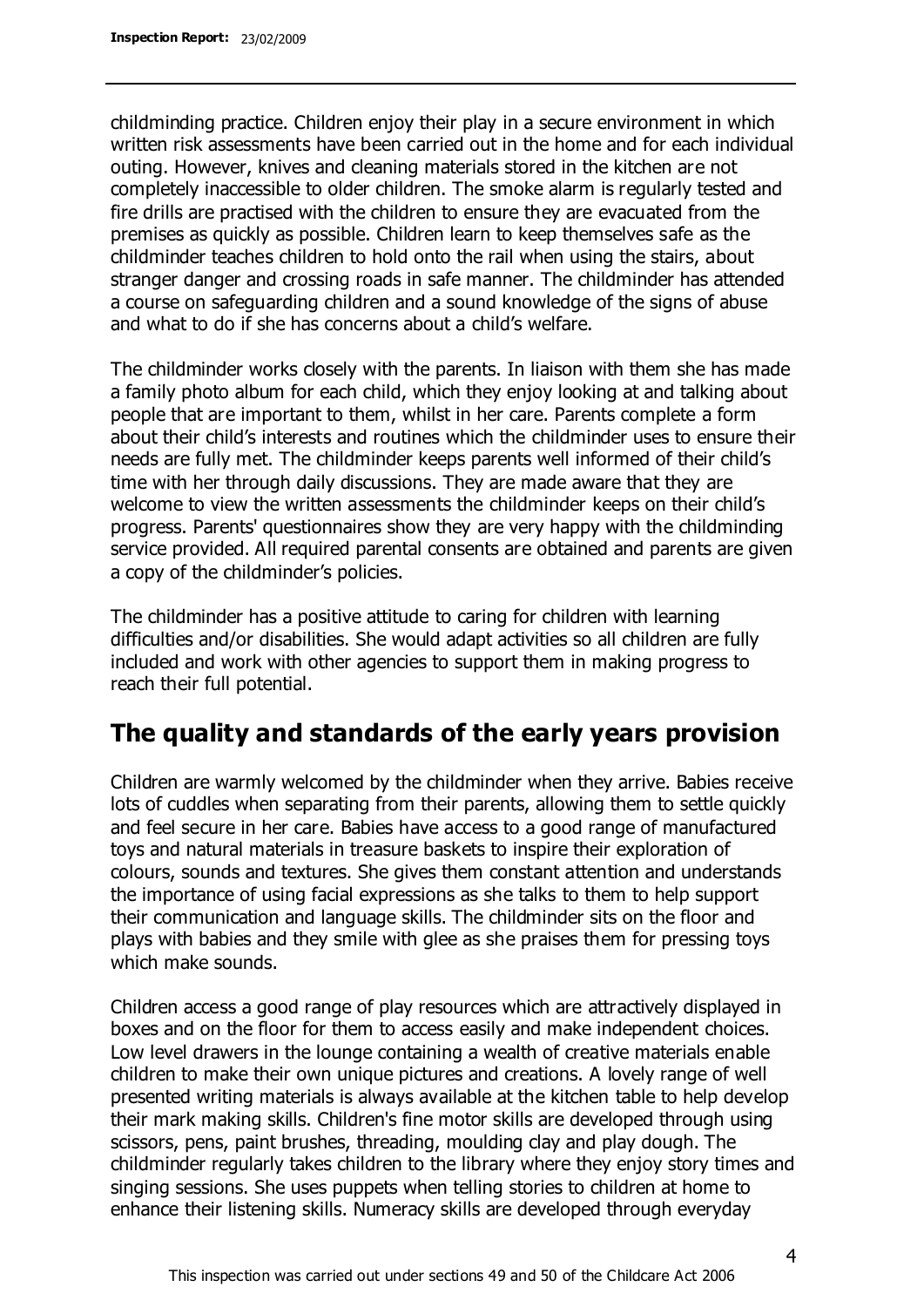routines, such as counting the number of plates required at meal times and looking at numbers on doors when going for walks. Children have plenty of opportunities to enjoy fresh air and develop their physical skills by visiting nearby parks and play grounds where there is equipment to develop their balancing and climbing skills. The childminder knows each child very well and uses this knowledge to record observations on what they can do and has started to plan activities to support individual children's next step of learning.

Children are taken on outings to museums, parks and the local play group to promote their understanding of the local community. They learn about the wider world through completing a large floor puzzle of the world and then discussing different countries. Children begin to learn simple words in other languages through books and programmable toys which sound out words in other languages. Resources from the toy library provide children with positive images of diversity. Effective procedures appropriate to children's age and stage of development, are in place to manage their behaviour.

Parents provide younger children's meals which are suitably stored and heated. Older children are provided with nutritious home made meals. Children access plastic vegetable play foods, which encourage them to try the real thing and develop knowledge of healthy eating. Drinking water is always available for children to prevent them becoming thirsty.

Children's health is protected because the childminder ensures children are cared for in a clean home and carries out good nappy changing and hygiene procedures. Children use paper towels to dry their hands to prevent the risk of cross infection. The childminder has a very well stocked first aid box and holds a current first aid certificate which ensures accidents are dealt with in an efficient and prompt manner. The childminder does not care for children if they have a contagious illness to protect the health of others.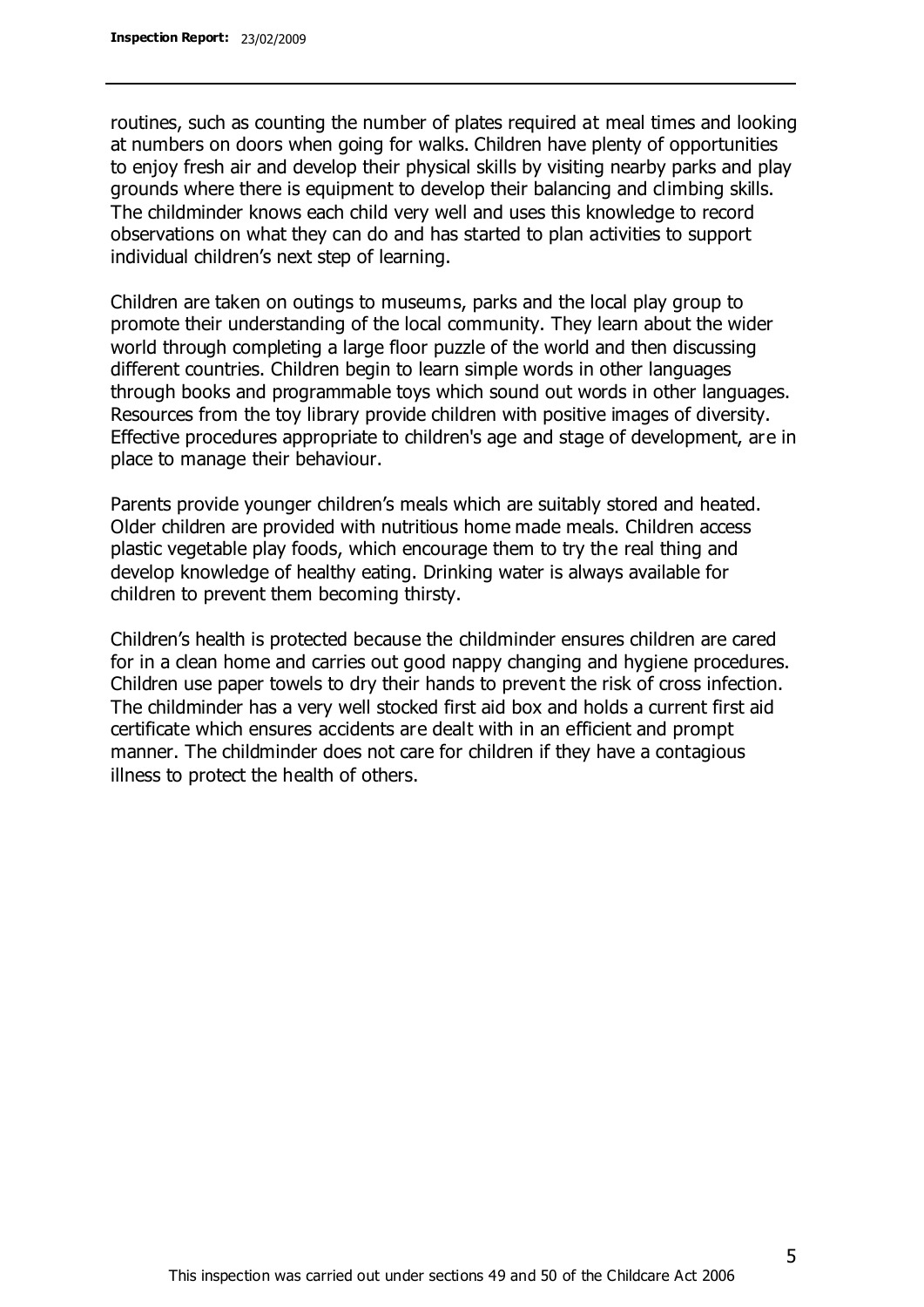# **Annex A: record of inspection judgements**

#### **The key inspection judgements and what they mean**

Grade 1 is Outstanding: this aspect of the provision is of exceptionally high quality Grade 2 is Good: this aspect of the provision is strong Grade 3 is Satisfactory: this aspect of the provision is sound Grade 4 is Inadequate: this aspect of the provision is not good enough

### **Overall effectiveness**

| How effective is the provision in meeting the needs<br>of children in the Early Years Foundation Stage? |  |
|---------------------------------------------------------------------------------------------------------|--|
| How well does the provision promote inclusive practice?                                                 |  |
| The capacity of the provision to maintain continuous                                                    |  |
| improvement.                                                                                            |  |

### **Leadership and management**

| How effectively is provision in the Early Years               |  |
|---------------------------------------------------------------|--|
| <b>Foundation Stage led and managed?</b>                      |  |
| How effective is the setting's self-evaluation, including the |  |
| steps taken to promote improvement?                           |  |
| How well does the setting work in partnership with parents    |  |
| and others?                                                   |  |
| How well are children safequarded?                            |  |

# **Quality and standards**

| How effectively are children in the Early Years<br><b>Foundation Stage helped to learn and develop?</b> |   |
|---------------------------------------------------------------------------------------------------------|---|
| How effectively is the welfare of children in the Early                                                 | ר |
| <b>Years Foundation Stage promoted?</b>                                                                 |   |
| How well are children helped to stay safe?                                                              |   |
| How well are children helped to be healthy?                                                             |   |
| How well are children helped to enjoy and achieve?                                                      | 2 |
| How well are children helped to make a positive                                                         | 3 |
| contribution?                                                                                           |   |
| How well are children helped develop skills that will                                                   |   |
| contribute to their future economic well-being?                                                         |   |

Any complaints about the inspection or report should be made following the procedures set out in the guidance available from Ofsted's website: www.ofsted.gov.uk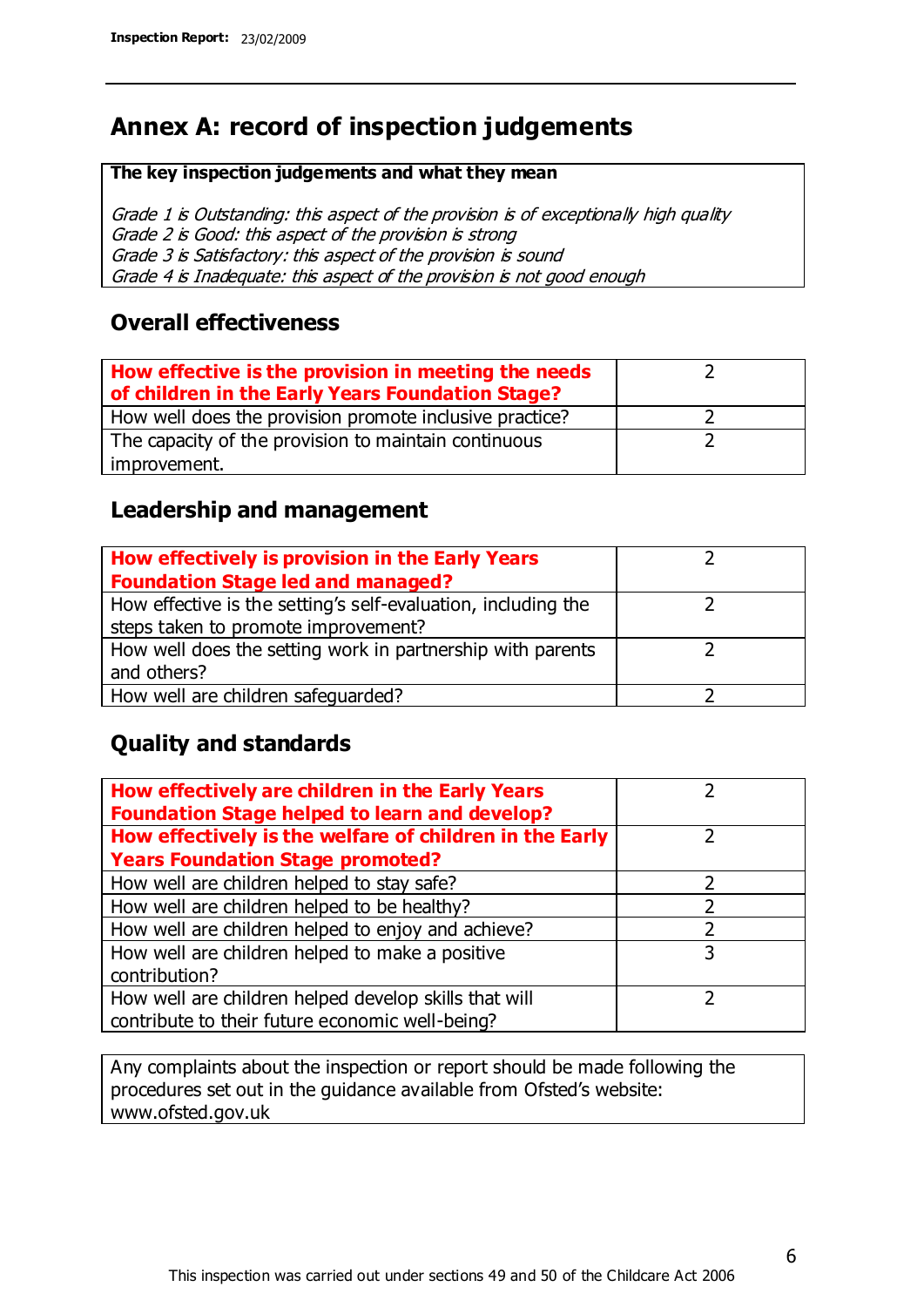# **Annex B: the Childcare Register**

| The provider confirms that the requirements of the<br>compulsory part of the Childcare Register are: | Met |
|------------------------------------------------------------------------------------------------------|-----|
| The provider confirms that the requirements of the<br>voluntary part of the Childcare Register are:  | Met |